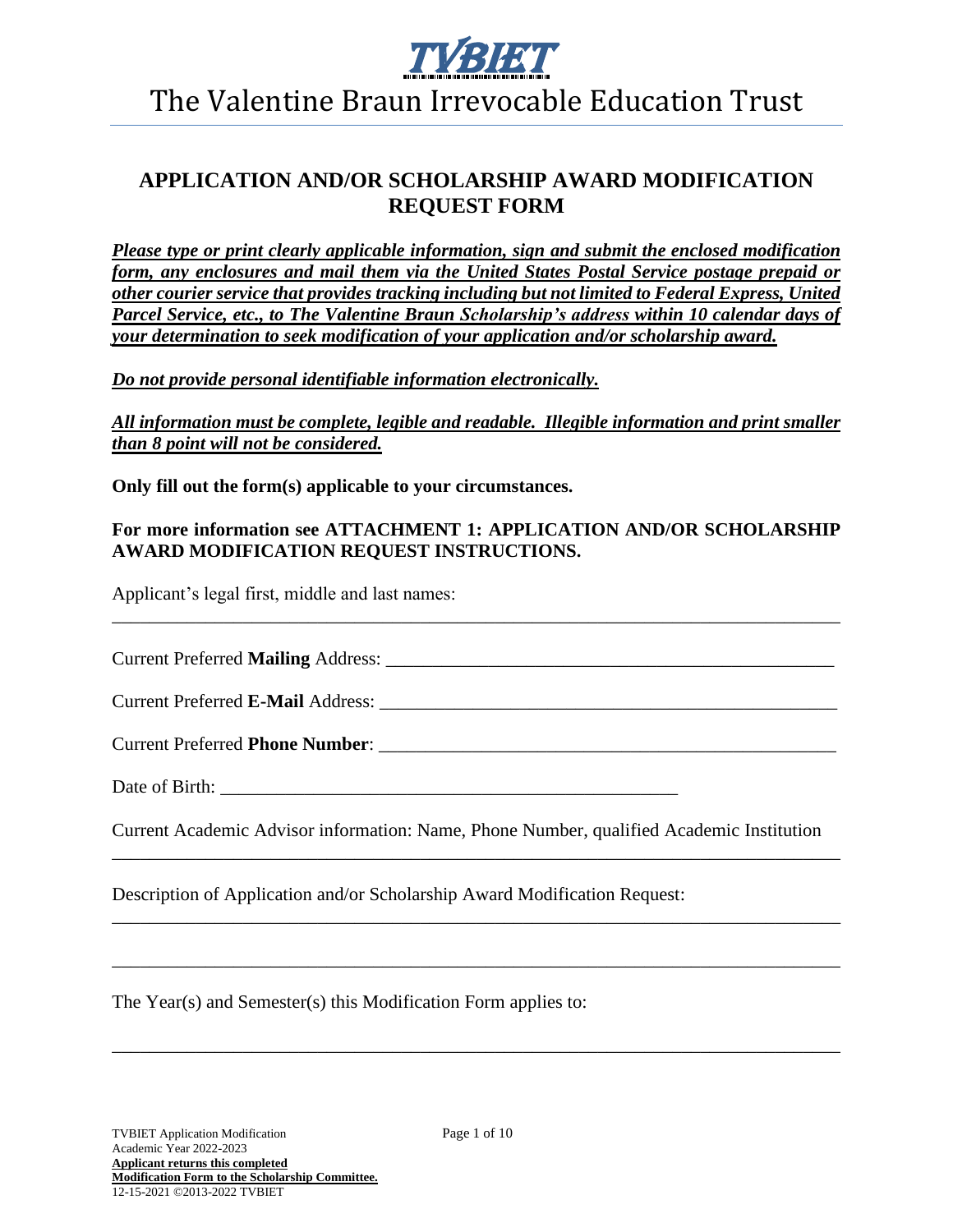## **Part I REQUEST TO DECREASE ACADEMIC CREDIT HOURS**

Please put an "X" in front of all that apply.

### \_\_\_\_\_\_\_\_\_\_ **Request to decrease my academic credit hours at the same academic institution listed in my application:**

| Total<br>Hours<br>Per Application | Decrease<br>Hours<br>by | Total<br>Revised<br>Hours         |
|-----------------------------------|-------------------------|-----------------------------------|
|                                   |                         | Traditional Undergraduate hours   |
|                                   |                         | Online Undergraduate hours        |
|                                   |                         | <b>Traditional Graduate hours</b> |
|                                   |                         | <b>Online Graduate hours</b>      |

*Proof of revised academic credit hours (such as a screen shot of enrolled hours) must accompany this Modification Form.*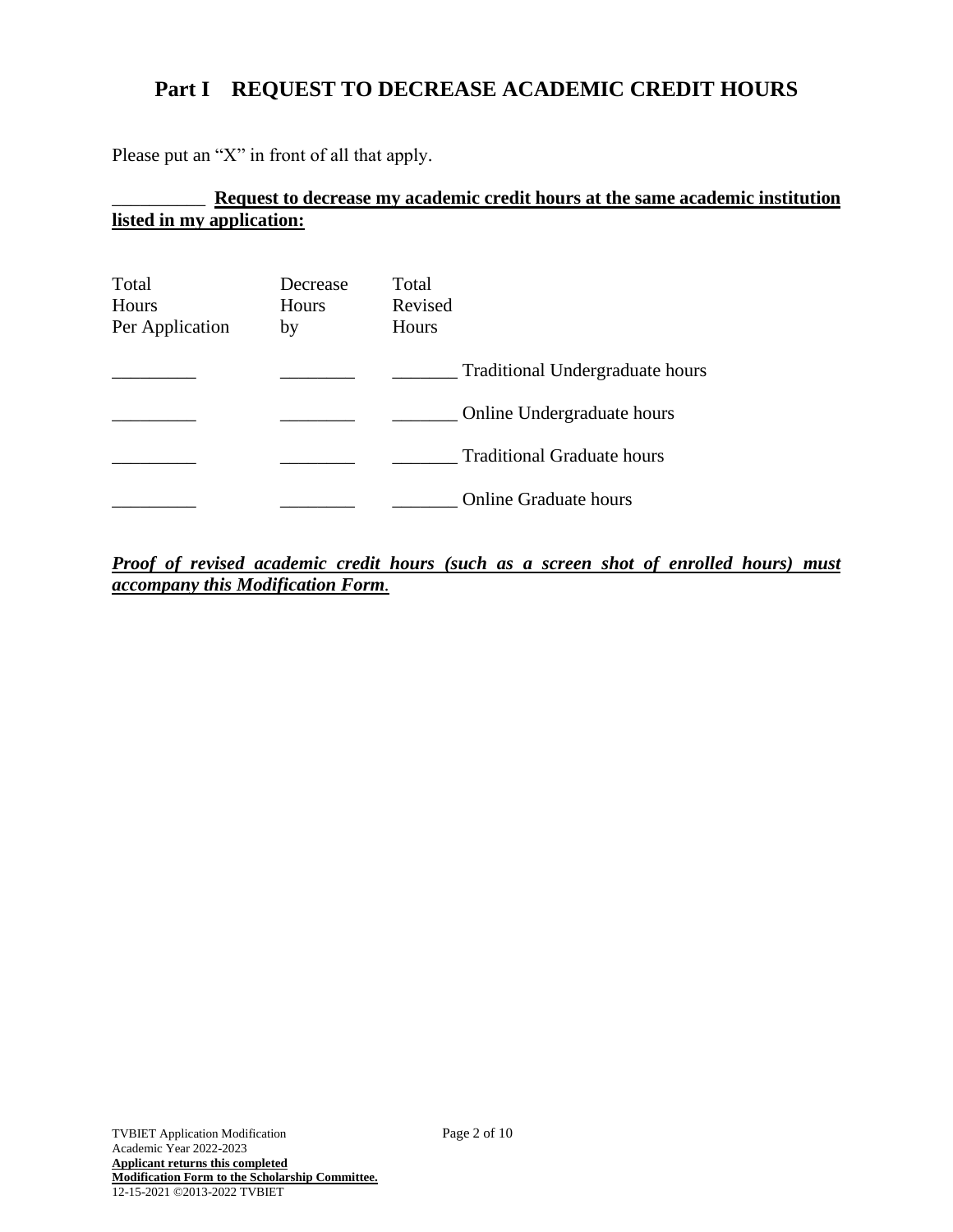## **Part II REQUEST TO REALLOCATE ACADEMIC CREDIT HOURS**

Please put an "X" in front of all that apply.

#### \_\_\_\_\_\_\_\_\_\_ **Request to reallocate my academic credit hours between the Fall Semester and the Spring Semester at the same academic institution listed in my application:**

| <b>Fall Semester</b> |              |                                        |
|----------------------|--------------|----------------------------------------|
| Total                | Reallocate   | Total                                  |
| Hours                | <b>Hours</b> | Revised                                |
| Per Application      | by           | Hours                                  |
|                      |              | <b>Traditional Undergraduate hours</b> |
|                      |              | Online Undergraduate hours             |
|                      |              | <b>Traditional Graduate hours</b>      |
|                      |              | <b>Online Graduate hours</b>           |

| <b>Spring Semester</b> |            |                                        |
|------------------------|------------|----------------------------------------|
| Total                  | Reallocate | Total                                  |
| Hours                  | Hours      | Revised                                |
| Per Application        | by         | <b>Hours</b>                           |
|                        |            | <b>Traditional Undergraduate hours</b> |
|                        |            | Online Undergraduate hours             |
|                        |            | <b>Traditional Graduate hours</b>      |
|                        |            | <b>Online Graduate hours</b>           |

*Proof of revised academic credit hours (such as a screen shot of enrolled hours) must accompany this Modification Form.*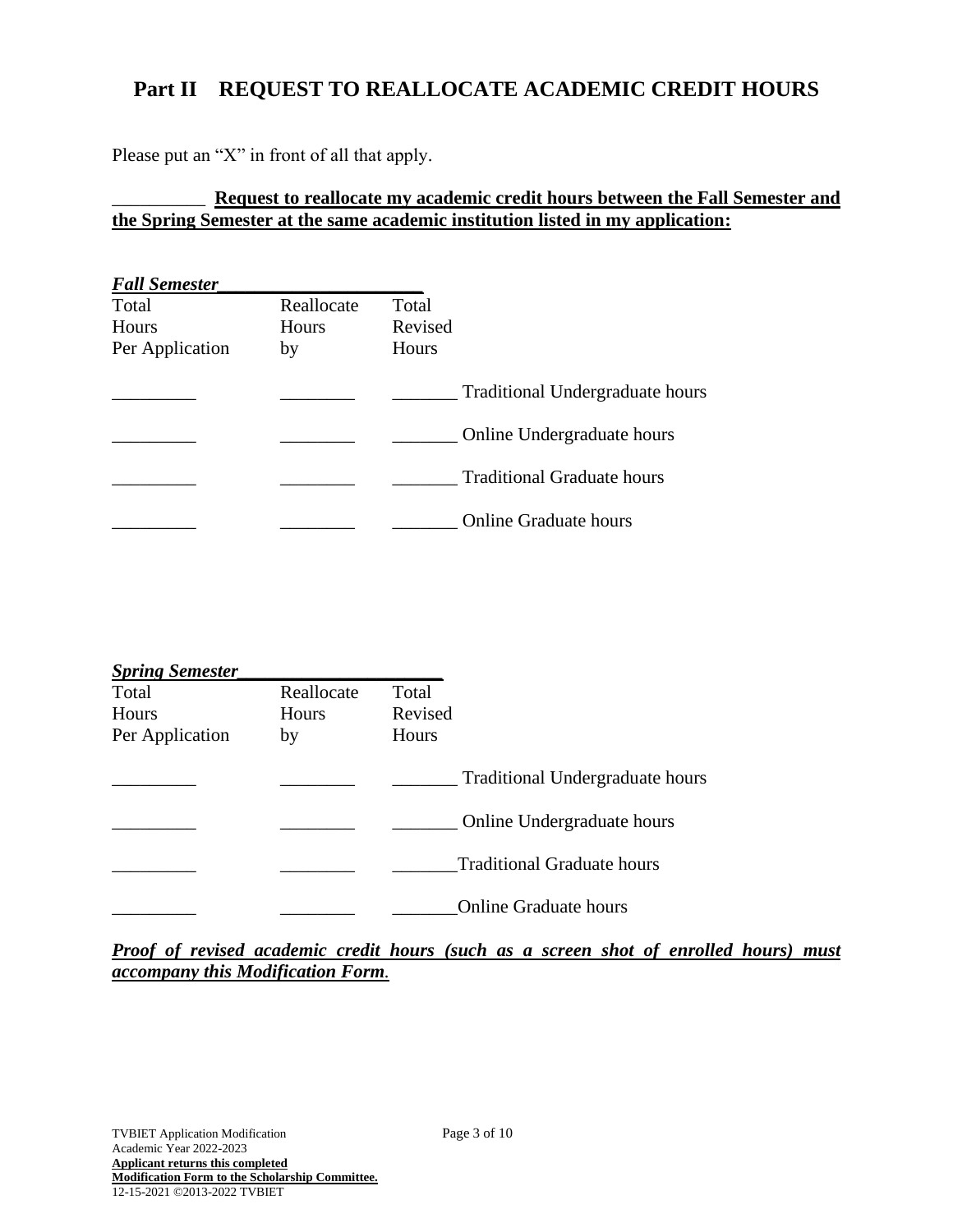## **Part III REQUEST TO CHANGE QUALIFIED ACADEMIC INSTITUTIONS**

Please put an "X" in front of all that apply.

#### \_\_\_\_\_\_\_\_\_\_ **Request to change my academic institution to another qualified academic institution:**

\_\_\_\_\_\_\_\_\_\_\_\_\_\_\_\_\_\_\_\_\_\_\_\_\_\_\_\_\_\_\_\_\_\_\_\_\_\_\_\_\_\_\_\_\_\_\_\_\_\_\_\_\_\_\_\_\_\_\_\_\_\_\_\_\_\_\_\_\_\_\_\_\_\_\_\_\_\_

\_\_\_\_\_\_\_\_\_\_\_\_\_\_\_\_\_\_\_\_\_\_\_\_\_\_\_\_\_\_\_\_\_\_\_\_\_\_\_\_\_\_\_\_\_\_\_\_\_\_\_\_\_\_\_\_\_\_\_\_\_\_\_\_\_\_\_\_\_\_\_\_\_\_\_\_\_\_

Name and address of Academic Institution listed on my application:

Name and address of qualified Academic Institution I am changing to:

#### **Request to change my tuition dollar amount:**

| Tuition per<br>Application | Revised<br>Tuition            |                                                   |
|----------------------------|-------------------------------|---------------------------------------------------|
| $\mathbb{S}$               | $\mathbb{S}$ and $\mathbb{S}$ | Traditional Undergraduate tuition per credit hour |
| \$                         | $\mathbb{S}$                  | Online Undergraduate tuition per credit hour      |
| $\mathcal{S}$              | $\mathbb{S}$                  | Traditional Graduate tuition per credit hour      |
|                            | \$                            | Online Graduate tuition per credit hour           |

#### *Proof of new tuition must accompany this modification form as further described in the Instructions.*

*Proof of enrollment in the new qualified academic institution (such as a screen shot of enrolled hours or a letter from the academic institution) must accompany this Modification Form.*

*Proof of that you are no longer enrolled in the old academic institution(such as a letter from the academic institution) must accompany this Modification Form.*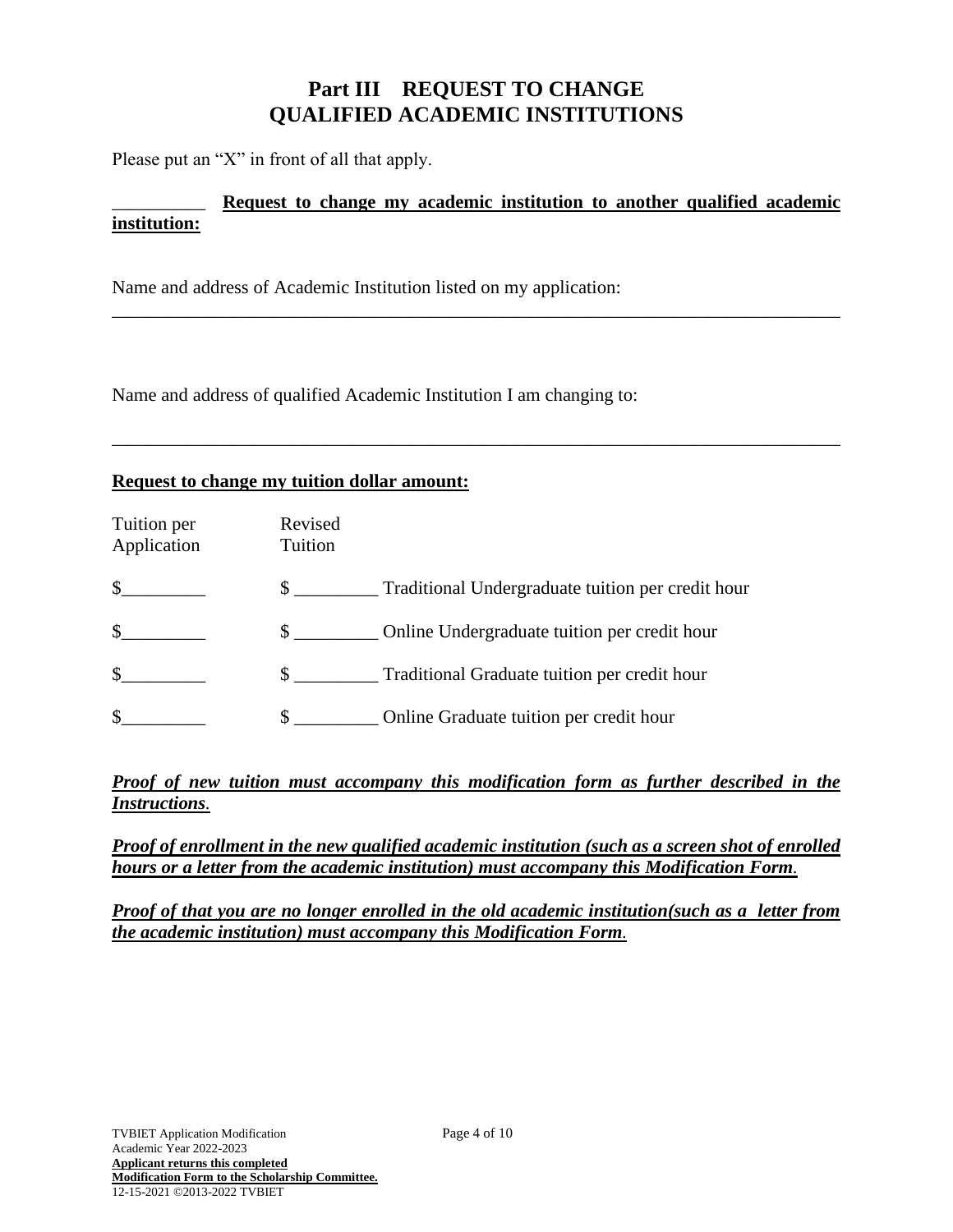# **Part IV REQUEST TO REALLOCATE SCHOLARSHIP AWARD**

Please put an "X" in front of all that apply.

\_\_\_\_\_\_\_\_\_\_ **Request to reallocate my scholarship award from the Fall Semester to the Spring Semester**

\_\_\_\_\_\_\_\_\_\_ **Dollar amount requested**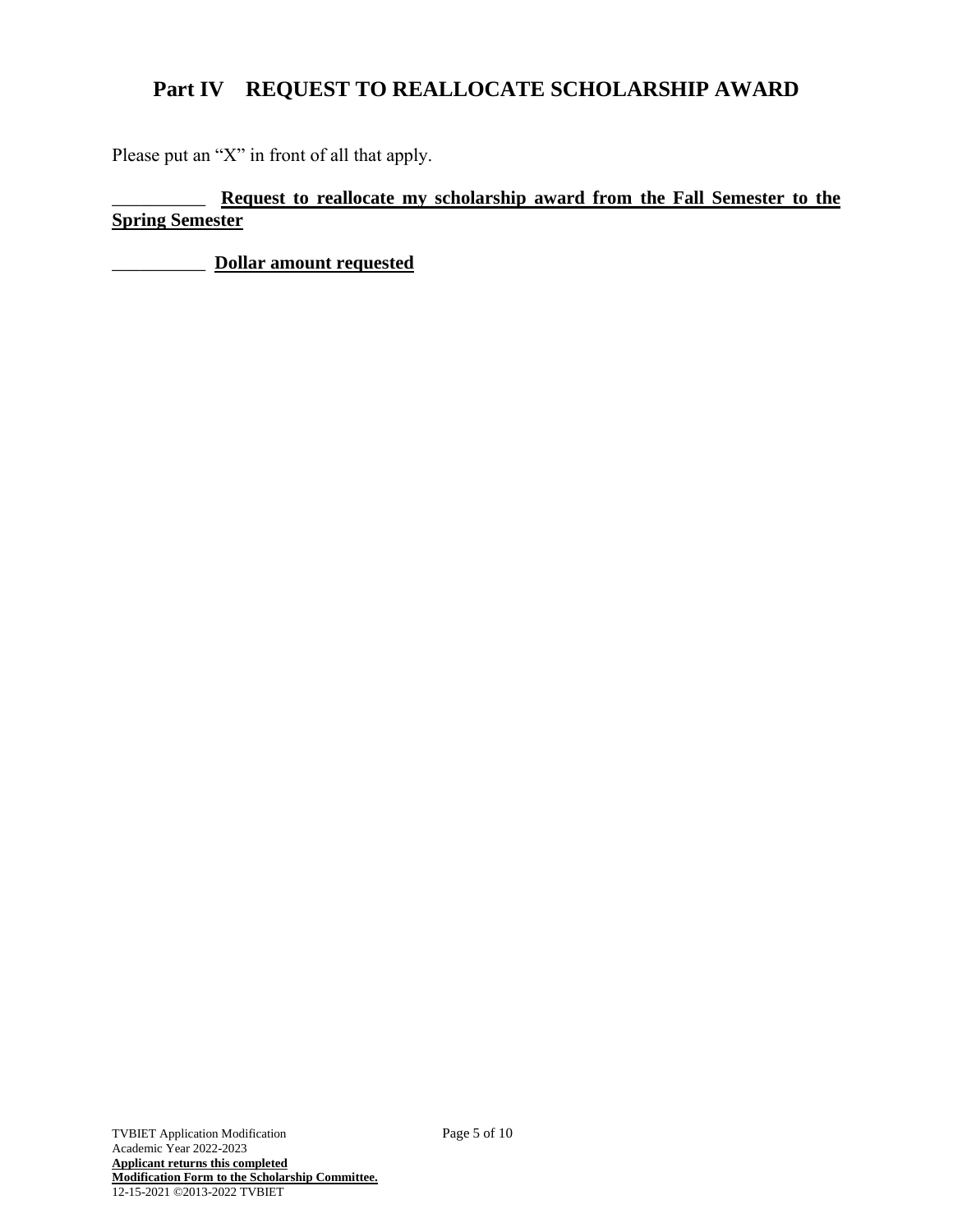# **Part V OTHER SCHOLARSHIP AWARD MODIFICATION REQUEST**

\_\_\_\_\_\_\_\_\_\_\_\_\_\_\_\_\_\_\_\_\_\_\_\_\_\_\_\_\_\_\_\_\_\_\_\_\_\_\_\_\_\_\_\_\_\_\_\_\_\_\_\_\_\_\_\_\_\_\_\_\_\_\_\_\_\_\_\_\_\_\_\_\_\_\_\_\_\_

\_\_\_\_\_\_\_\_\_\_\_\_\_\_\_\_\_\_\_\_\_\_\_\_\_\_\_\_\_\_\_\_\_\_\_\_\_\_\_\_\_\_\_\_\_\_\_\_\_\_\_\_\_\_\_\_\_\_\_\_\_\_\_\_\_\_\_\_\_\_\_\_\_\_\_\_\_\_

\_\_\_\_\_\_\_\_\_\_\_\_\_\_\_\_\_\_\_\_\_\_\_\_\_\_\_\_\_\_\_\_\_\_\_\_\_\_\_\_\_\_\_\_\_\_\_\_\_\_\_\_\_\_\_\_\_\_\_\_\_\_\_\_\_\_\_\_\_\_\_\_\_\_\_\_\_\_

Description of Application and/or Scholarship Award Modification Request:

The Year(s) and Semester(s) this Modification Form applies to:

\_\_\_\_\_\_\_\_\_\_ Dollar amount requested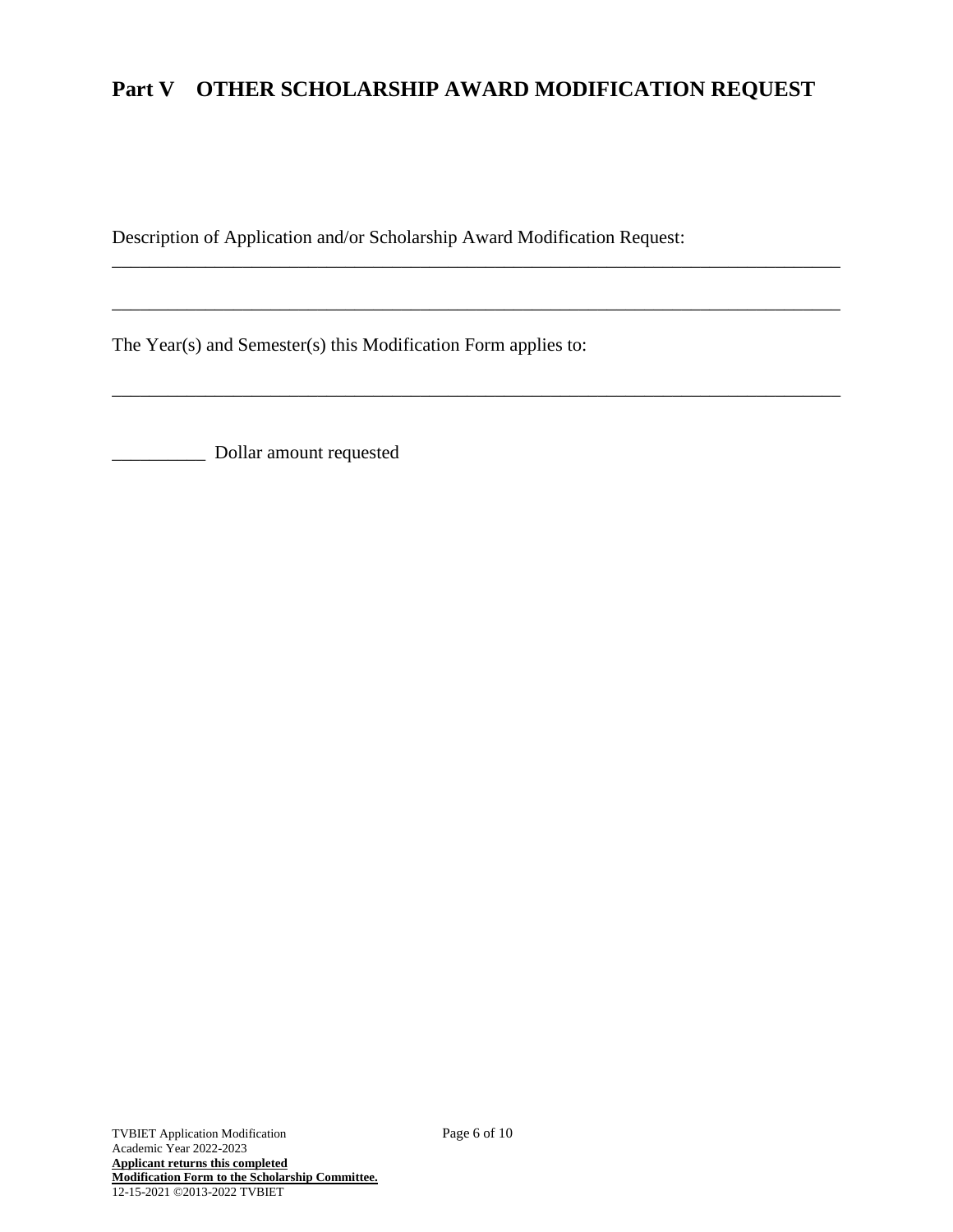## **Part VI REQUEST TO WITHDRAW FROM THE VALENTINE BRAUN SCHOLARSHIP**

Please put an "X" in front of all that apply.

#### \_\_\_\_\_\_\_\_\_\_ **Request to withdraw my application and enclosures.**

#### \_\_\_\_\_\_\_\_\_\_ **Request to withdraw my Award Acceptance Form.**

**EXECUTE:** Request to withdraw my application and enclosures or my Award Acceptance Form due to subsequent notification of a tuition only scholarship(s) from other source(s) that pays my tuition in full.

\_\_\_\_\_\_\_\_\_\_ Request to withdraw my application and enclosures or my Award Acceptance Form due to becoming disqualified or academically ineligible after commencement of the Fall and/or Spring Semesters but while full or partial tuition refunds are available.

\_\_\_\_\_\_\_\_\_\_ Request to withdraw my application and enclosures or my Award Acceptance Form for other reasons as follows: (Please explain.)

\_\_\_\_\_\_\_\_\_\_\_\_\_\_\_\_\_\_\_\_\_\_\_\_\_\_\_\_\_\_\_\_\_\_\_\_\_\_\_\_\_\_\_\_\_\_\_\_\_\_\_\_\_\_\_\_\_\_\_\_\_\_\_\_\_\_\_\_\_\_\_\_\_\_\_\_\_\_

\_\_\_\_\_\_\_\_\_\_\_\_\_\_\_\_\_\_\_\_\_\_\_\_\_\_\_\_\_\_\_\_\_\_\_\_\_\_\_\_\_\_\_\_\_\_\_\_\_\_\_\_\_\_\_\_\_\_\_\_\_\_\_\_\_\_\_\_\_\_\_\_\_\_\_\_\_\_

\_\_\_\_\_\_\_\_\_\_\_\_\_\_\_\_\_\_\_\_\_\_\_\_\_\_\_\_\_\_\_\_\_\_\_\_\_\_\_\_\_\_\_\_\_\_\_\_\_\_\_\_\_\_\_\_\_\_\_\_\_\_\_\_\_\_\_\_\_\_\_\_\_\_\_\_\_\_

All withdrawals will be deemed final when received and may not be revoked. I made this decision of my own free will and accord.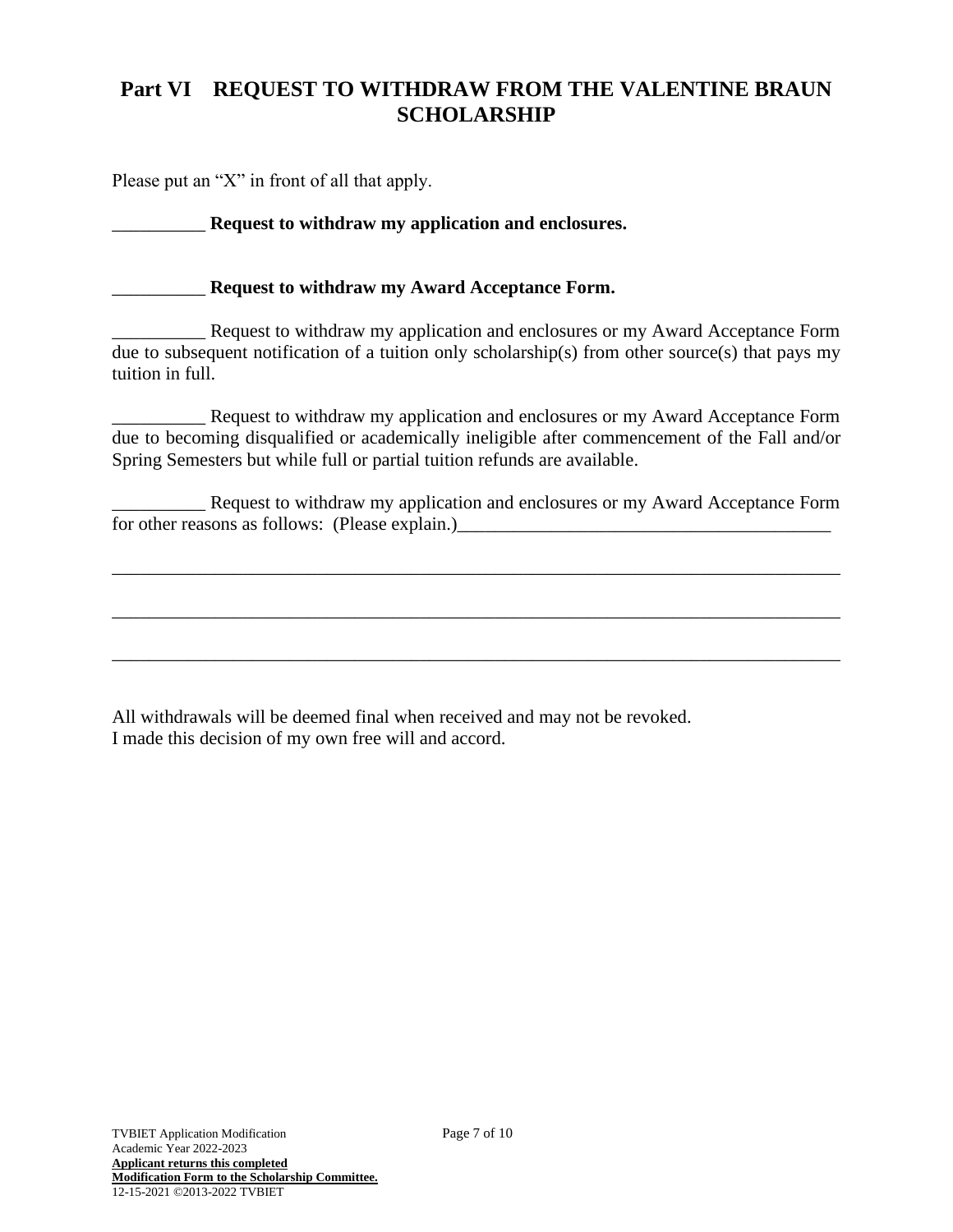## **Part VII CHANGE OF MAILING ADDRESS**

\_\_\_\_\_\_\_\_\_\_\_\_\_\_\_\_\_\_\_\_\_\_\_\_\_\_\_\_\_\_\_\_\_\_\_\_\_\_\_\_\_\_\_\_\_\_\_\_\_\_\_\_\_\_\_\_\_\_\_\_\_\_\_\_\_\_\_\_\_\_\_\_\_\_\_\_\_\_

\_\_\_\_\_\_\_\_\_\_\_\_\_\_\_\_\_\_\_\_\_\_\_\_\_\_\_\_\_\_\_\_\_\_\_\_\_\_\_\_\_\_\_\_\_\_\_\_\_\_\_\_\_\_\_\_\_\_\_\_\_\_\_\_\_\_\_\_\_\_\_\_\_\_\_\_\_\_

Please put an "X" in front of all that apply.

\_\_\_\_\_\_\_\_\_\_ **Request to change my mailing address:**

Mailing address listed on my application:

Mailing address I am changing to: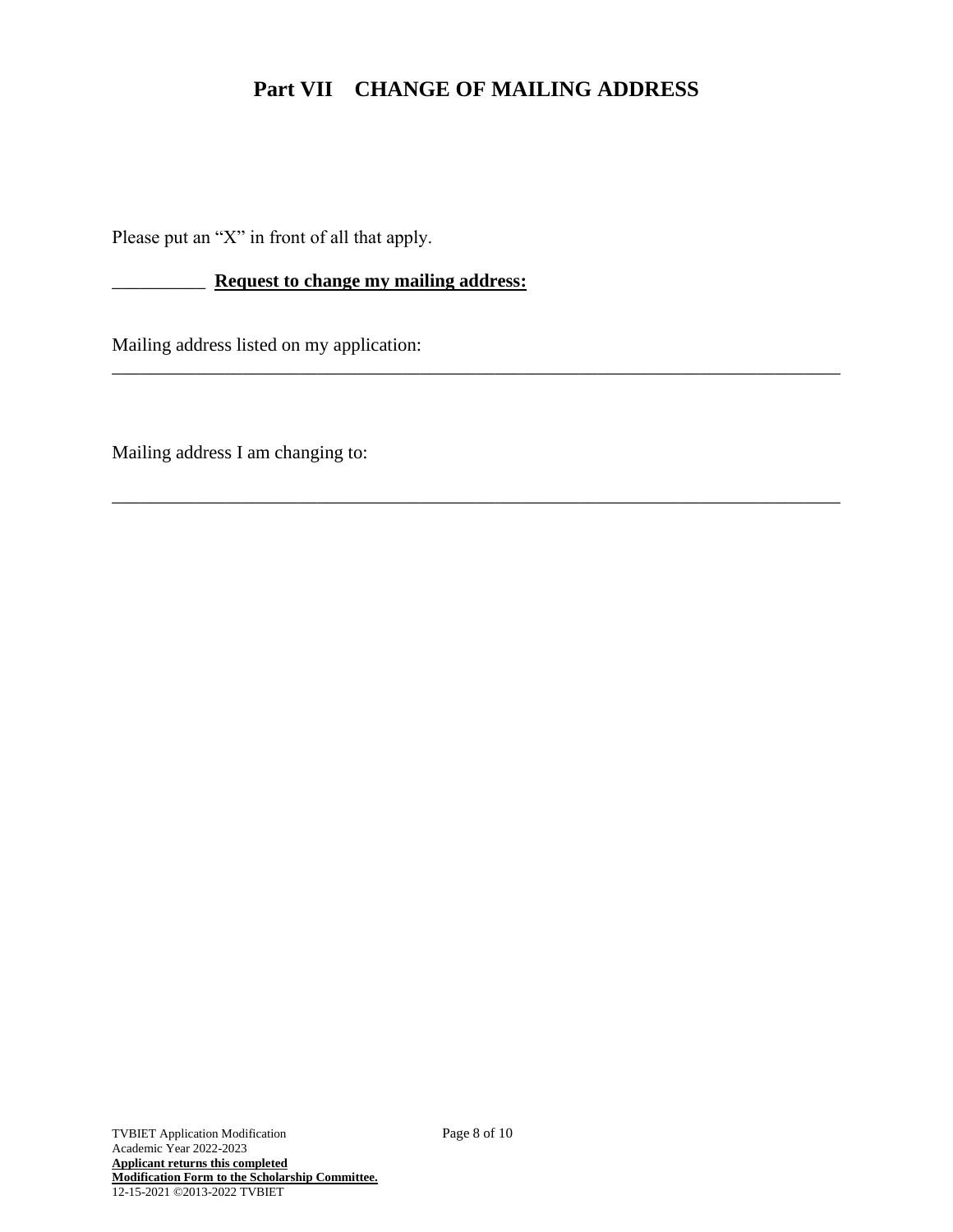### **Part VIII REQUEST FOR MORE INFORMATION**

Please put an "X" in front of all that apply.

#### \_\_\_\_\_\_\_\_\_\_ **TVBIET Scholarship Committee request for more information:**

\_\_\_\_\_\_\_\_\_\_\_\_\_\_\_\_\_\_\_\_\_\_\_\_\_\_\_\_\_\_\_\_\_\_\_\_\_\_\_\_\_\_\_\_\_\_\_\_\_\_\_\_\_\_\_\_\_\_\_\_\_\_\_\_\_\_\_\_\_\_\_\_\_\_\_\_\_\_

\_\_\_\_\_\_\_\_\_\_\_\_\_\_\_\_\_\_\_\_\_\_\_\_\_\_\_\_\_\_\_\_\_\_\_\_\_\_\_\_\_\_\_\_\_\_\_\_\_\_\_\_\_\_\_\_\_\_\_\_\_\_\_\_\_\_\_\_\_\_\_\_\_\_\_\_\_\_

\_\_\_\_\_\_\_\_\_\_\_\_\_\_\_\_\_\_\_\_\_\_\_\_\_\_\_\_\_\_\_\_\_\_\_\_\_\_\_\_\_\_\_\_\_\_\_\_\_\_\_\_\_\_\_\_\_\_\_\_\_\_\_\_\_\_\_\_\_\_\_\_\_\_\_\_\_\_

\_\_\_\_\_\_\_\_\_\_\_\_\_\_\_\_\_\_\_\_\_\_\_\_\_\_\_\_\_\_\_\_\_\_\_\_\_\_\_\_\_\_\_\_\_\_\_\_\_\_\_\_\_\_\_\_\_\_\_\_\_\_\_\_\_\_\_\_\_\_\_\_\_\_\_\_\_\_

Response to request:

I certify that the information enclosed is complete and correct to the best of my knowledge and that I have read and understood the instructions that are provided with this modification form. I further understand that if any part of the modification form or any enclosures are found to be inaccurate, incomplete or falsified, I may be denied this scholarship award and/or application modification request. I understand that the information enclosed with my modification form will be used to recalculate my initially granted scholarship award, if any.

If, after submitting my application, I determine that my circumstances have changed, I will complete, sign and mail this modification form within 10 calendar days of my determination so that my scholarship award, if any, will be recalculated. Circumstances that require this modification form include, but are not limited to the following:

- I decrease the number of my academic credit hours.
- I reallocate my academic credit hours from one semester to another for the Fall and Spring Semesters.
- I change my academic institution(s) to another qualified academic institution(s).
- I no longer attend an academic institution that meets the scholarship criteria.
- I withdraw my Scholarship Application for consideration.
- I withdraw my Scholarship Award Acceptance Form for consideration
- I am subsequently notified of a full or partial tuition only scholarship(s) from other source(s).
- I become disqualified or academically ineligible before or after commencement of the Fall and/or Spring Semesters but while full or partial tuition refunds are available.
- I change my mailing address.
- Other changes affecting my scholarship award, if any.
- Other material changes to my application**.**